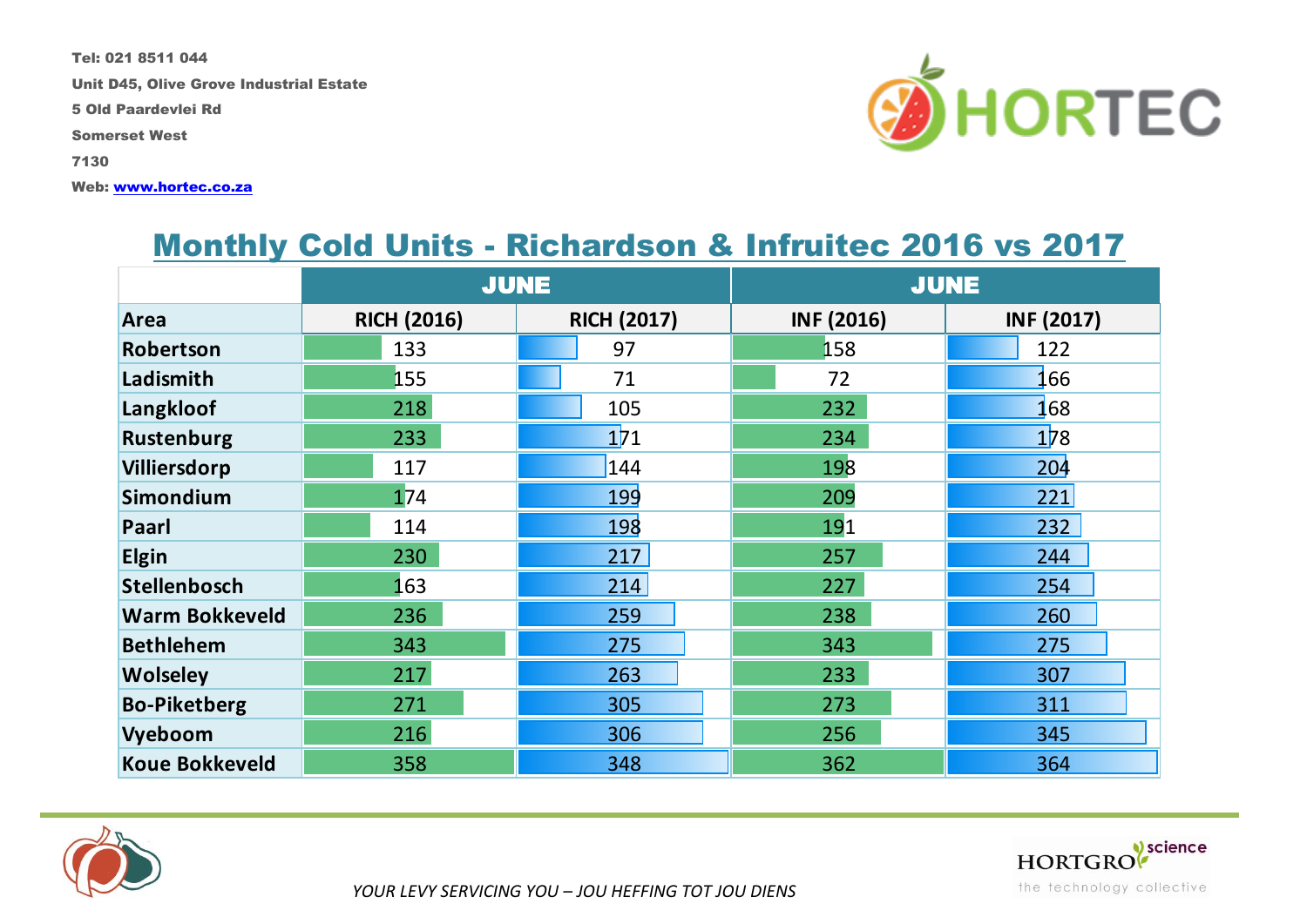| <u> MOININ COM OMIS - NICHANDON &amp; MINUICC ZUTU VS ZUTT</u> |                    |                    |                   |                   |  |  |  |  |  |
|----------------------------------------------------------------|--------------------|--------------------|-------------------|-------------------|--|--|--|--|--|
|                                                                |                    | <b>MAY - JUNE</b>  |                   | <b>MAY - JUNE</b> |  |  |  |  |  |
| <b>Area</b>                                                    | <b>RICH (2016)</b> | <b>RICH (2017)</b> | <b>INF (2016)</b> | <b>INF (2017)</b> |  |  |  |  |  |
| Robertson                                                      | 75                 | 18                 | 210               | 168               |  |  |  |  |  |
| Ladismith                                                      | 89                 | $-5$               | 157               | 224               |  |  |  |  |  |
| Paarl                                                          | $-95$              | $-31$              | 206               | 243               |  |  |  |  |  |
| <b>Simondium</b>                                               | 22                 | 37                 | 235               | 246               |  |  |  |  |  |
| Villiersdorp                                                   | 19                 | 19                 | 241               | 249               |  |  |  |  |  |
| <b>Rustenburg</b>                                              | 272                | 195                | 319               | 258               |  |  |  |  |  |
| Langkloof                                                      | 297                | 146                | 346               | 261               |  |  |  |  |  |
| <b>Stellenbosch</b>                                            | 14                 | 89                 | 263               | 280               |  |  |  |  |  |
| <b>Warm Bokkeveld</b>                                          | 313                | 304                | 354               | 337               |  |  |  |  |  |
| <b>Elgin</b>                                                   | 302                | 270                | 371               | 353               |  |  |  |  |  |
| <b>Wolseley</b>                                                | 81                 | 149                | 289               | 367               |  |  |  |  |  |
| Vyeboom                                                        | 226                | 345                | 339               | 446               |  |  |  |  |  |
| <b>Bo-Piketberg</b>                                            | 395                | 440                | 447               | 464               |  |  |  |  |  |
| <b>Bethlehem</b>                                               | 596                | 468                | 596               | 469               |  |  |  |  |  |
| <b>Koue Bokkeveld</b>                                          | 581                | 482                | 590               | 517               |  |  |  |  |  |

## Monthly Cold Unite - Dichardson & Infruitec 2016 vs 2017



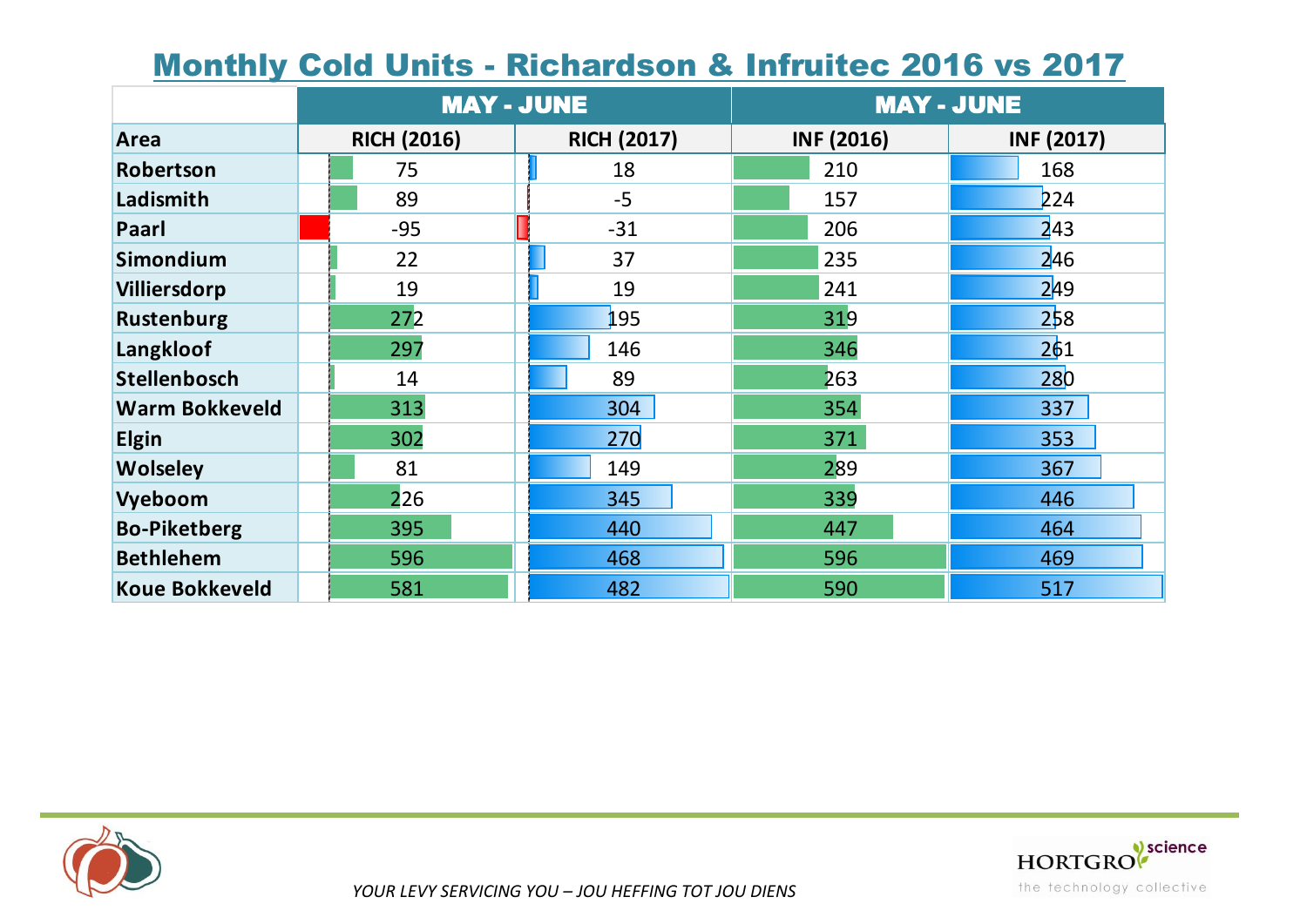## Monthly Cold Units - Richardson & Infruitec 2016 vs 2017

|                       |                    | <b>MAY</b>         | <b>MAY</b>        |                   |  |
|-----------------------|--------------------|--------------------|-------------------|-------------------|--|
| Area                  | <b>RICH (2016)</b> | <b>RICH (2017)</b> | <b>INF (2016)</b> | <b>INF (2017)</b> |  |
| Paarl                 | $-209$             | $-229$             | 15                |                   |  |
| Simondium             | $-152$             | $-162$             | 26                | 25                |  |
| <b>Stellenbosch</b>   | $-149$             | $-125$             | 36                | 26                |  |
| Villiersdorp          | $-98$              | $-125$             | 43                | 45                |  |
| Robertson             | $-58$              | $-79$              | 52                | 46                |  |
| Ladismith             | $-66$              | $-76$              | 85                | 58                |  |
| <b>Wolseley</b>       | $-136$             | $-114$             | 56                | 60                |  |
| <b>Warm Bokkeveld</b> | 77                 | 45                 | 116               | 77                |  |
| Rustenburg            | 39                 | 24                 | 85                | 80                |  |
| Langkloof             | 79                 | 41                 | 114               | 93                |  |
| Vyeboom               | 10                 | 39                 | 83                |                   |  |
| <b>Elgin</b>          | 72                 | 53                 | <b>1</b> 14       | 109               |  |
| <b>Bo-Piketberg</b>   | 124                | 135                | 174               | 153               |  |
| <b>Koue Bokkeveld</b> | 223                | 134                | 228               | 153               |  |
| <b>Bethlehem</b>      | 253                | 193<br>253         |                   | 194               |  |



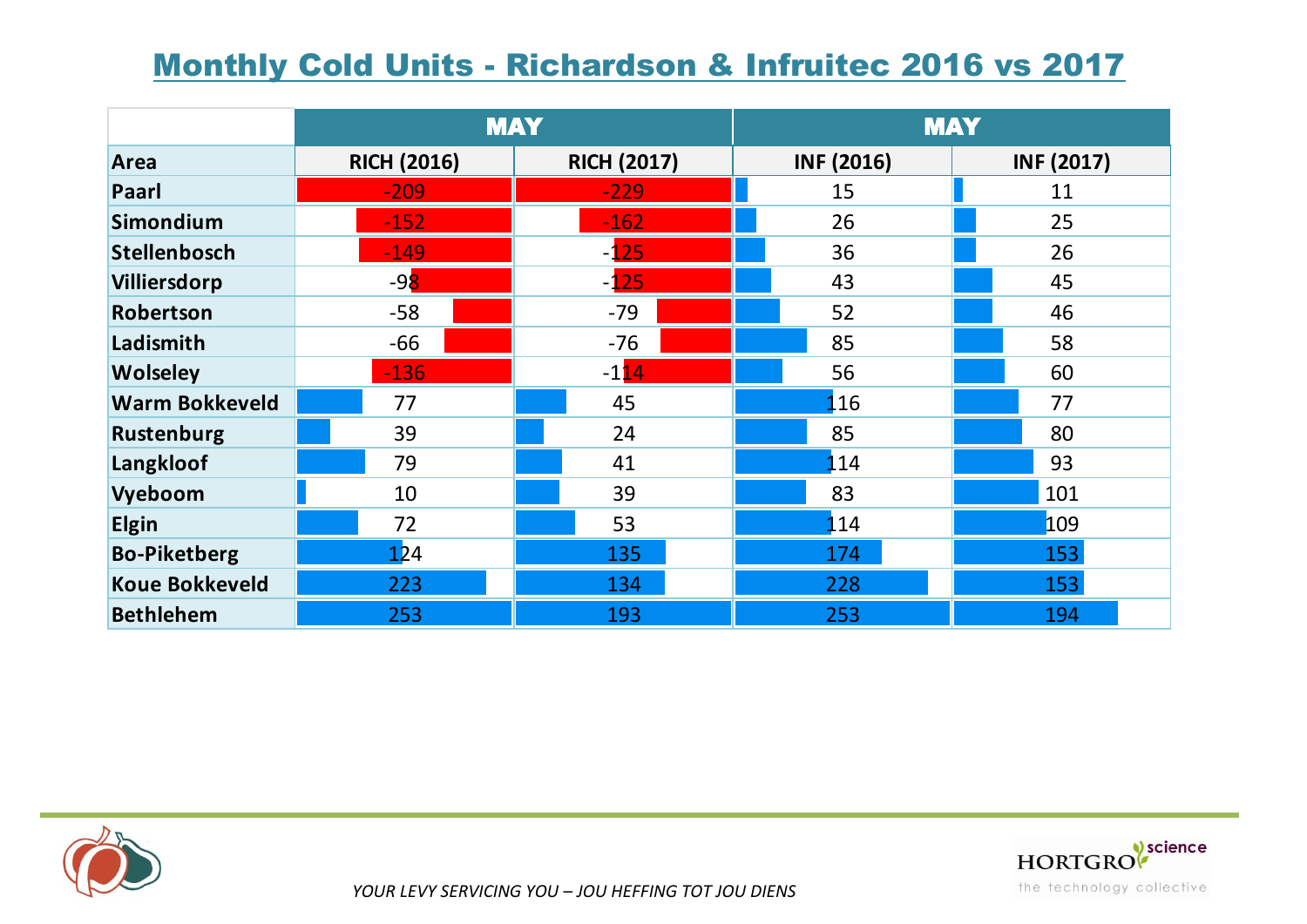### Temperature and Rainfall report for JUNE 2016 vs 2017

|                       | <b>JUNE</b> |                     |      |                     |      |                     |       |                       |  |
|-----------------------|-------------|---------------------|------|---------------------|------|---------------------|-------|-----------------------|--|
|                       |             | <b>Minimum Temp</b> |      | <b>Maximum Temp</b> |      | <b>Average Temp</b> |       | <b>Total Rainfall</b> |  |
| Area                  | 2016        | 2017                | 2016 | 2017                | 2016 | 2017                | 2016  | 2017                  |  |
| <b>Rustenburg</b>     | 5.7         | 4.9                 | 21.6 | 23.7                | 13.5 | 14.1                | 0.0   | 0.0                   |  |
| <b>Bethlehem</b>      | $-2.1$      | $-3\sqrt{2}$        | 20.9 | 22.2                | 8.1  | 8.5                 | 10.0  | 5.0                   |  |
| Langkloof             | $-3.5$      | $-4.7$              | 24.2 | 26.3                | 9.5  | 9.8                 | 53.0  | 22.0                  |  |
| Ladismith             | $-1.2$      | $-2.3$              | 26.9 | 29.3                | 11.1 | 12.0                | 45.0  | 25.0                  |  |
| Robertson             | $-0.7$      | $\blacksquare$ -1.3 | 30.6 | 31.2                | 11.7 | 11.4                | 38.0  | 29.0                  |  |
| <b>Wolseley</b>       | $-0.8$      | 2.1                 | 29.4 | 27.7                | 11.3 | 11.3                | 121.0 | 60.0                  |  |
| Simondium             | 2.0         | 2.4                 | 30.0 | 28.5                | 12.4 | 12.1                | 112.0 | 89.0                  |  |
| Paarl                 | 4.4         | 3 9                 | 29.0 | 26.8                | 13.0 | 12.3                | 140.0 | 119.0                 |  |
| Villiersdorp          | 1.2         | $-0.7$              | 28.0 | 28.6                | 12.8 | 12.1                | 68.0  | 120.0                 |  |
| <b>Stellenbosch</b>   | 3.6         | 3.5                 | 28.5 | 27.8                | 12.6 | 12.0                | 127.0 | 136.0                 |  |
| <b>Warm Bokkeveld</b> | $-3.0$      | $-2.5$              | 28.1 | 28.8                | 9.1  | 9.2                 | 180.0 | 142.0                 |  |
| <b>Bo-Piketberg</b>   | $-1.8$      | $-0.7$              | 32.9 | 27.5                | 9.3  | 9.5                 | 182.0 | 157.0                 |  |
| <b>Koue Bokkeveld</b> | $-3.5$      | $-3.5$              | 22.2 | 24.2                | 7.4  | 7.8                 | 234.0 | 201.0                 |  |
| <b>Elgin</b>          | $-0.7$      | $-0.6$              | 27.0 | 25.3                | 11.1 | 10.5                | 199.0 | 209.0                 |  |
| Vyeboom               | $-0.1$      | 0,0                 | 27.4 | 26.7                | 11.3 | 10.1                | 102.0 | 216.0                 |  |